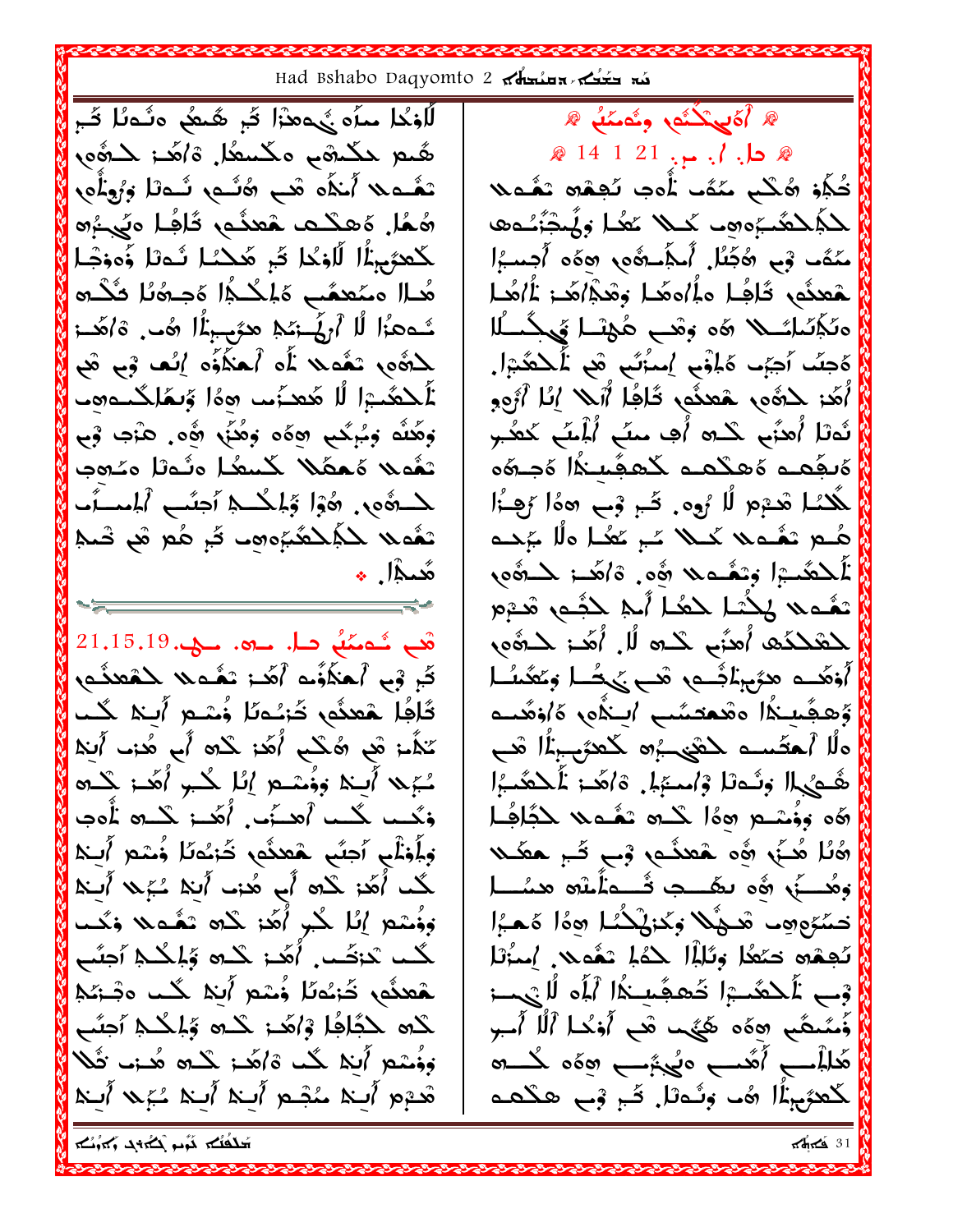ad Bshabo Daqyomto 2 متأمين Had Bshabo Daqyomto 2 وسَرِ حَمَّدًا لِمَخْشَا وَحُكَّوْ عِنْعِدًا كَلَّا وَوَٰعْمِهِ إِمَا لَكِ أَهَٰذِ لَمُن هُمُعَلاً وَمَّمِد هجامتانك وأردقك وتفسح المسلا تعجبا لَّک ںعَمَٰلِی ٖ اُھُپ اُھُپ اُھُنے اِنَا لَکبو وَجَمِ بِلَا هِ مَنْ أَبْدِ لَمَنْهِهُمْ أَهْدَ هِمَنْ وَهُنْدُّنُّهُ مَعَنِي هَمحدَهُكُبِ رَوهَنَدَ لَاعْدَا وَرُجْلَ أَبِنَدَ & أَيْهَٰذُا هُرْحِهُ هُم وَ هَلْتَسْلُمْ الْمَرْجَعَةِ مِنْ مِنْ مِنْ الْمَرْجَعَةِ مِنْ الْمَرْجَع هُا وْبِ وَْهْاجَهْ غُاهِفُهِل أَجْتِ وَاسْتَبِ  $26.11, 3.9.1.8$ تَاهُـدۇ كْبر مُنَىٰنِ دَنُـدَكْبر لَّالتُـا وَلَّا ەكَبْر أَمَّىبِ ھەُا للْقَعْلُمُ مَلْتُمْتَكُمْ رُضًا أَبِيَا. هُوْا فِي أَهَدَ وَسَيْدًا خَاسُلًا هَٰدَأَا حَجَّى وَمَعَّصُب لَاحُدُّهُ! وَجَـٰٓ ٱهَٰـٰٓ ۖ وْهَا حَكْمَ حَمْدا ثَبِ نَأْهُــز حَمْلِهُمْ لْاهِجْدَا وَمَٰذِهِمْ وَحَكْمَتُومٍ. وَكُبِرِ مِحْرًا ، هُكُم أَهُدَ كُلُّهَ لَمَّا خُكِّفٍ. هَعدُو حدًا ةَ/هُــز مِـهُوم بَيجِــزًا حَسَّـ أَمعنُتم هُلا هُدَاوُهنَّى ابْذُو حَمُّل أَه قب شەمئۇ. ھا. ب. ھە.21.20.25 نَّے هُنُا مُنۡزَى ابْذُو اُسِرِ 6َهٖ وَۡحِسَٰىلًا ة/احَسٌ هَعجُمٍ ثَاجُا هَمِرًا حَكَمِكْتُوا وَهُ مِهْمَمٍ وَهُمَا يَعْمَدُ وَٱلْمَالَ خُلِمُوْهِ وَوَ وَّىكُمْ أَهْ حَشَّەكُهُمُّ حَجَّى هُوْا وَتَهُكُمْ هُنُا. لَكُنُوْهِ هُوَ وَٱجِنُوْهِ وَوَٱلصَنُتَ وَّلِكُلا 30\$ تُسْمُعُنْدِمُ! كَلَلا مَدِيْنِهِ وتَعْمَلا ةَ/هَٰ: هُٰ: هُنُم هَٰدَهُ كَلْمَكُمْ لَكُبْرٍ. هُومُحصَّــوب لَحَــُـوهُ/ وَۗ/جُـــوهُۖ لِهُ هَجَــــب كْجْزْه شْهَىلا هُه وَاسِلْهِ، أَحْكَمْنِلُهِ، لِحْمُلًا ثَمِ سِرًا ثَافِلٍ أَهَٰذٍ لِحَيْفُولِهِ هُذِبِ هِ مَعْنُل مُعْلَى أَهُدَ حَكْمَ شَفْعَهِ ﴾ رُضًا إِنَّا ەَجِجَْنَلُوم خُرە ھَزُم أَقُورەت وِجَّىكَكُوھ كُمْ رَوْهِ أَوْمَا رَوْمَا وَتَعْزَمُوهُمْ. أَيْتَكُلُّهُمْ وَّىعَةَا هُنَا حَبَّعُا وُ}،أَا إِنَّا كُبِي هَا كُبِي وْمِ حَجَّئِهُا وَأَوْحَمَا حَجَّنَاْوِرٍ وَهَالِحَدُّورِ أَبِنا نَا دُجُوْبٍ وَتَحِصَّــا هُوَا مَحْـــٰهِ! خْمِدِ أَمْمَا وَهُو مُكْتَمِيْرا لَا هُلَا تَشَوِيهِ َ حَجَّمٍ ۖ حَكِيجُ ٰ صَوْْمَاً ۖ وَتَكَلِّمُوْ حَجَّمٍ ۖ حَجَّمٍ ۖ فِي لَا هِهَا وِلًا هُذَا أَهَٰذِ ٱلَّا فِي رُجَّا إِنَّا ەَكەُە نُمُّا بِسُّلَا مِكْنُمْ بِكْسُ أَهُـم لَلأُهُا هُـ ضُـمْ هُـمْ! هُـمَّ فَكُـ وَّىكَــدَا هُنَا حَبَّعُــا وُٰآٰءُا إِنَّا ـكُــبِ هُــا ھُەۋەھە. ەَجەھھىلَّەلُم قەھھە كىمائا لَّكُبِرٍ. هُنَّهُ غُلِّكَعُبُرا وَاهِهُو كَلا هُكُبِ بَعْدًا وَهُ رِهِ الْكِلْبِ وَمُبِكَسِ الْمَحْمَدِ الْمُعَامَ ثَلَاهُبِ هُ∕ُڢ دَبَّے اُنْب هُبُرْكَب مِنَّے هُ/هُــــ ههُــعُلُــهِ﴾ا وجـــه 20خَـــمِ لَـــه وَهَّنْسُنَا هِـد هُــهوَّه اُهم ِ أَمِلِ وَسبِ أُهِ إِسْتُمْلًا هَيُمْلِلًا وَحَجَمٍ تَعْـَمِـلا أَسْتَـٰبِ هُوْا سِكْيغُـواْ هــرُم فَكَجُــوں حَــرُم هُهُا أَمِّد يُبْدِ إِنَّا وُجِهُْمِنْكَ حَجَّبِنَاهِ وْحِلْتُ مِبْرَا مِبْرَا شَدِّئَذِكُمْ وَوَى أُفِّ لَٰا هُه مُحْمَدُا أُمِرٍ وَهُجَةٍ إِلَا هُقِمَ هَهُا هُوْا أُمِرٍ وَحَكَمِهِ وُّهُنتُمِ, هَـٰذُهُا أُمـِر هْزِم وِهُرْمِ أَجْرَا حَفِّـهِمْ فَكُـرْهُمِ نَجْتَـلْ لكَجمُّجْا و<sub>َ</sub>عْجَدَّكُجْثُمِ وَهَءَ \* بحناأبلاء كالمخط سأله بحلفكة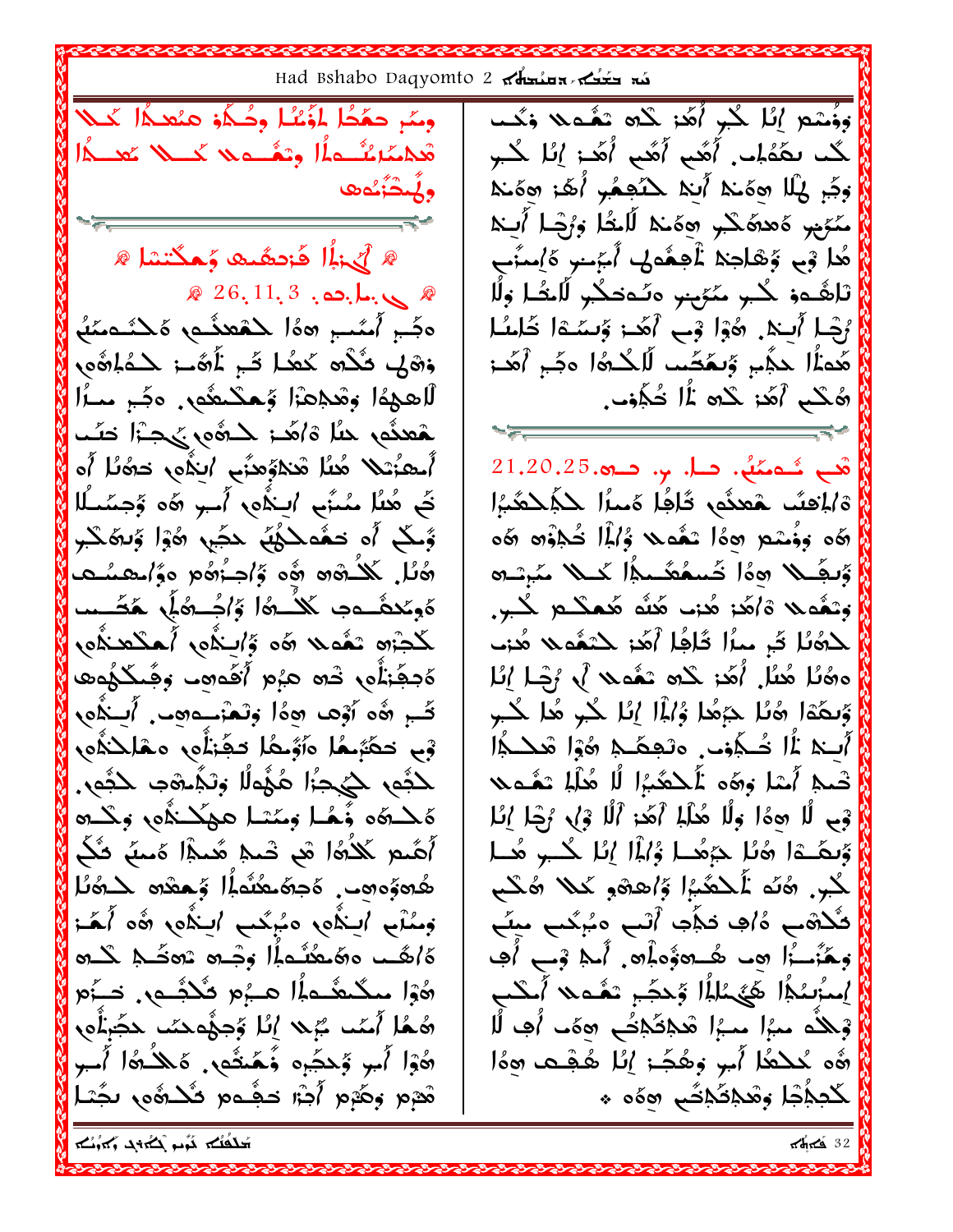Arad Bshabo Daqyomto 2 ملحقه بمعنى بدين بين ـْمَصْرِينَ الْاسْتَمَّةَ اهْمِ صَـْرِيْ النْداة وتسّم همّىتى» هُكّى %جُبًا. أوجـ أَلَّا تَـالَمَ خَاـــَمُّوهب وتَـمِكْــومب لِمُجُـــٰ<ًا هُجُمِـــلا ة/لمقصّــه أَمتَنُــا وَتَلِمَحُهُـــم وتحة الكحر لمشنَّكم لمكن وُهسُم. مَدَّهُمَتُم مَثَلِلُوم حَجَّم أَجِنَـا وَسُمْتُمَّا َثَلا مْلًا هَىنْا مْي قُومشُو لُ*ا* أَنْفُوم هُم هزُم فَرْزُوقُه وِهُننَا. ةَبِعَزَهُ لَحْقِهِ ٱلْلا أَسِبْرا وِهَقَسْهُا مِنْعِسْا لِكَبْسُلَا لَّاسُل وَُهِجَّمَت وَوَٰا كَجَّــهِ كَتَمَّــهَــلا وَبْمَثْلَا ۖ لَمِنْشُمَا ۖ الْعَنْبِ وَهُمْتَنَبِ ۚ وَالْا ھمَسُل وِكْلَّة هُلَّا كَمِعْنَا وَتَقْصَلُونَ أضمن من المستمر المستمر المستمر حَرَمُا حَمَّدَكْمَا وَاَحِنَـا وَجَحْدَى أَسْكَب وَجَلَا وَالْمُسْتَوْمِينَ وَمِنْ حَسَمَهُمْ الْمُسْتَوَمِّينَ وَهُلُلًا ۖ لَلْأَهُا حَجَّمَعُا وَُبِجُمُومٍ ۖ هُزَيْهَا وَقُودَهُنُــا. فَكُـــــةِ هَٰذُــــزُّولَمِا وَعْمَــــكِّا وَهْبِ كُكْتُمْ. هُدَهْلَيْ مِنْ أَهَٰذٍ وَّنَجُّنُـلْ ىمَّىم حْثُم، هُزْمُا هْمْ أَمَّىشُم، أَجِمَات وفَعِيداً وذَوتُ الْمُحَمَّدُ مِنْ الْمَحِرُوفُ هْلِجُم كَــمْ فَكُــه خُــفُــماً. هَ¤هَــٰلُهِم لاه ـ ـ ـ معَكده حَجَّلا مُد*ا وَّىعَكْلا ل*َحْجَـهِ . وأردةا تُكلا تَجهُــا أُـــبُرا وِلًا غُـعتَـــــلا تَكْتَصَعَّى مَّى كَلَّهُ مَّى مَّاتَّ مَتَّمَعَّنَى كَاهِكْمْلِ هُجِمَّى مِّى كَسَّرِ لَهُ تَمُّلُّا لْكَنِّمَا هُوَ أَأَيِّ نَجِعًا هُبَ هُوَ كَنْفُتُو. وَْ اللَّهُ الْحَمْسُلَ هَجَمَ لَكُلَّ ﴾ ةَبِّسْمَا فَكُلْمُومٍ هُلْ هَقُدَاتِكَ ةَاسْكُلْمَ هُلْيُ ذِهُمْ وَهُدَدُهِ؟ أَنْ مَكْسَلًا وَيُجَا وَهْدٍ خُبْلُوْنَ 500 هُنْگُدَ 16جَنَّاه كَمْلًا حَدَهُمُ الْمَنْسِمِ. أَبِنَدُومِ أَنَّسِمِ حَنَّــوَّومِ أَهَٰهُنّا خَزْدِهُنّ و. ده. لحم. وَبِّسْا هَوَمِّيْهُمَّا أَسْرًا وَهُــو كَلَّــوُا 4.25.32 أَمْتَالُوْلَ هُمَكُمْهِ؟ أَو حَكْمَنُا وَوَضَا لَّاجُــِهُلِّ ثَـــرِ أَهَـــز لَّاجـــزُهُم وَّجِدَّفِكْــبِ دُهَٰ: حَدُب أَ/َأَا هَٰدَسَٰدُه مْعَفُ أَب تَجْخَرْجُ فَكُلُّفَ هُرْخُجًّا وَۗاوَكُـا. كَجُـم مَعْدَ الْمُدَّ الْمِسْمَانِ كَسْرِيْهِمْ وَأَ الْمُرْوَةِ هُمْ هَبُمُ أَهُمُو مَعَّةٍ لَكُمُّا كُحِنْتُ هَّنْمَّتِرْهِ وَهُواهِـدًا مَّـرٍ كَعَّـهِ إِسْتَرْبًا. كَمِ هجَّتَهِ حَجَّمٍ ﴾ لَمَاعَفُ مَا أَمَاهِمَ مْحَمَدَةُ أَو لَا حُجَّجَدَ أَو أَبِّ هَعْمًا ْ هَمْ خُمُجْجُمْعَ. لْلْهُ يُتَمِدُّه وَيُحْمَلُهُ لِمُعْمَرِهِ وَلَهُ يَهْرِيْهِ الْمُسْتَمَرِينَ مِنْهُ يَسْتَمْرِينَ و أَيْ ذَٰلًا وأَهَٰهُنِّهِ و. ده. لحمه. .<br>وَّىَ لِمَا هُو. أَو الْاَصَـٰأَو فَرْهَا لَكُو هِنَّىدًا 4.25.32 أَه أَسَا يُحَدِّهُ! شُـددُ! أَه لَلْكَـد لُل مْـــوْبُلا هُنُا أَنُـســه مْنجْـــهِ ثَبُجْـــهِلَا وهُلْكُمْ هُمْهَٰٰهُۚا إِنَّـٰهَا كَلُّمْ هُزُبْجُلُهِ يُهُ ٱلْأُ وُتَّـهِ دَّاــْهِ أَه فُكَّــب يُـمَلُّا وهُوْا أُو وُحْدِهِ لَلْمِلَا وِخْلاِمَا هِنُبِهُمُا. أُو لَّهُ وَاصِلَ بِهِمْ مِنْ مِنْ مِنْ الْمَوْرَةَ مِنْ مِنْ مِنْ مِنْ مِنْ مِنْ خُملا حكَّى لِكْتَا مِنْفَعَمِدُا وَلَا نُعِفَ الْمِمْشُمِينَ مُحَمَّلٍ مَنْ الْمُعَدَّدَةِ مِنْ مَثْلِمَاتَ هْاهْكَنْدُه أَلْل أَمْلَا وَشَمْئَا هَٰذَا أَنْ وَدًا تَحْذَبَ وَلَا تَمْلَكُمِ أَبْلُوا لَلْقِلاهَــزُلِ بحشأبته عرَّفت بمهنَّ بحثفت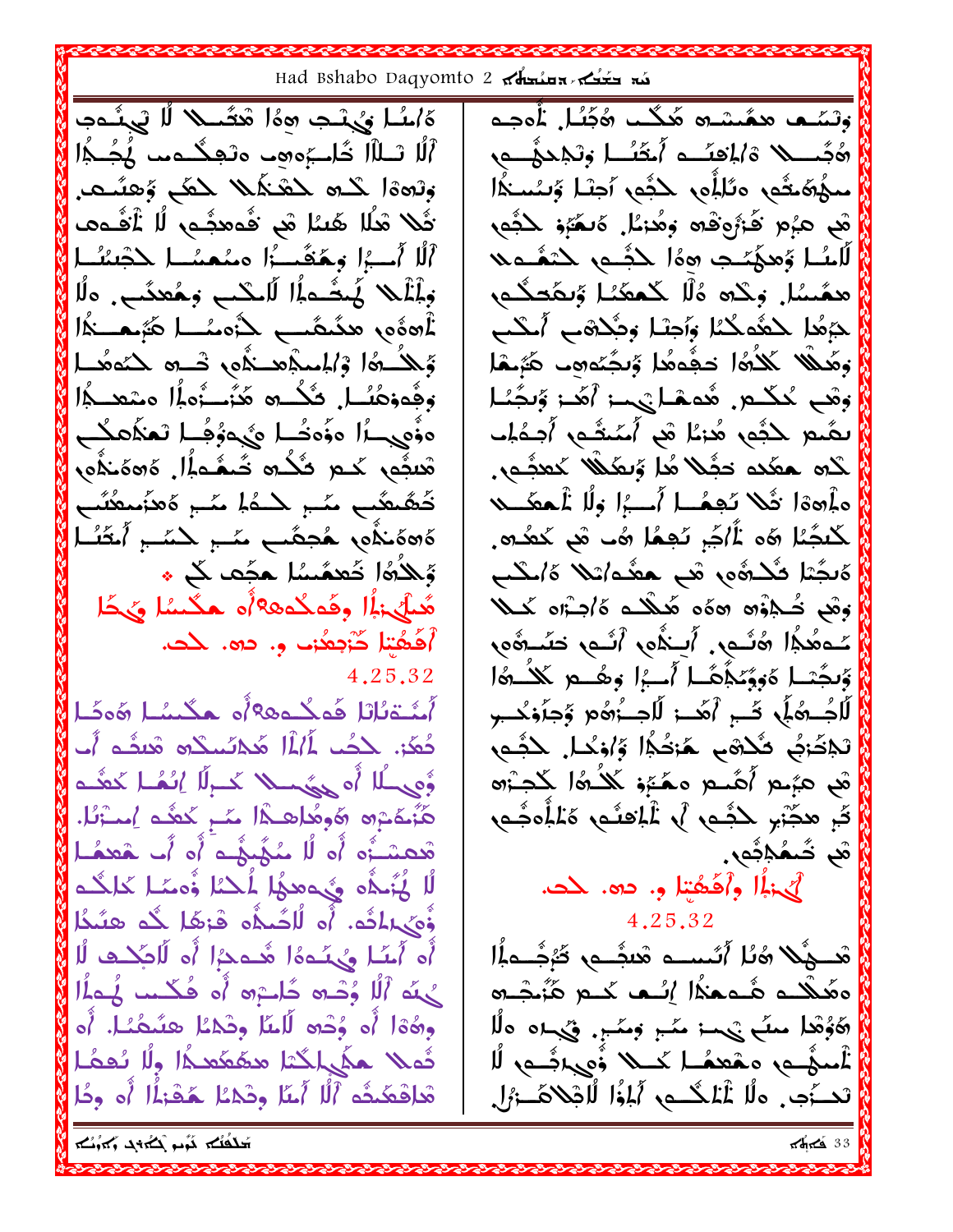Ariad Bshabo Daqyomto 2 مليخكة بمثل Had Bshabo Daqyomto 2 هَكُنفُا كُبِّ تَعَكِّزُا وُجُبَا هُنَّدَهِ الْأَسَّارِ هُبِ وِصُـْعِ. أَيْجُبُ نُـُدَوَٰا. وِلَا 160 هُبِ هَٰتِهَا. هَ/مِلَّفٌ شَوْتَا. وِلَّا رُو هُجْ عَعْدَا. وحُـا هَعندَـــ. أَه لَٰاهُــدُه مَّنيــرُثا لَهُــه أَحِدًى كَسِعُـا ولًا عَنْهَـا ولًا تَسْلُوهُـا. وْْمِيْا هَٰٓبُـِهَا وَالْحُمَّا وْوْهُبِعْبِـدِهُ أَجَـٰهَ ةَ اصْحَدَ أَخْتَصَـًٰٓٓٓٓ إِلَّاهُ وَّ؎ كَــَارُ لَهُ شَـٰئِكُمَّا لَّٰٓدُ عَاهُدا وَّہ جَٰلِكُمْنِ شَالًا أَبْ هَٰمِّزُهِ اُ أَهِ هَسْدَ وُهِ وُهِيساً هَاؤُكُمْسِي أَه  $* 000$ وَّەن اللَّهُ وَمَحْمَد مَثْقَدْ مَنْ اللَّهُ مِنْ اللَّهُ مِنْ اللَّهُ مِنْ اللَّهُ مِنْ لَحْمَهُنَّا. ١. ١ حمُلًا. تعنا ٥٥ مُ كَنْفُوذًا. 5ْمُنْذُه كَتْتَعْدَا مَنْ كَتْتُومْنْزْنَا ـمقَـت هُــَىٰ ـتَّەتْعَــا لِمُــُــهُا. ونُــب قب ھسُفَــە كَسُفُــا. ەَھكَــىب كَثَاتْــا أَه هَٰتِسمُنْلَ وِهُدَّى هُ هِ هُمْشَــدٌهُ مَـٰـرٍ ەھّەھٰدًا. ومَغْا وَھكْلا كَرْهُىفَاھْ لْكَـــومِنْزَلَا أَيَرْوَكُــارِ وَالْكُـــرَهُ| كَعَمَّمُسُــار ةالملكنز حسَّىلًا هُم هَمْدُهِ. 16كْس  $\ast$   $\mathbb{Z}$ olusto  $\mathbb{R}$ لكَـــفَدُّتْلَ هَاتَــــْلَل. هَوْجْـــــعر كَــــالمُوُّا وَحدُمهُ(و). مَثَّلًا حُم حَـٰزِهْا ومِنْتُلًا \* مِيِّرٍ حَمَّاً وَلَمْقِي وَعِنْعِداً ﴾ فَجِّي . هُـ:مُّا مرڈ ہمّ اشٹہ تصفّ أُهكر وَيَاشَهُمُ لِكَسْمٍ. حَضْمَهُ هُزَيْنَا هَدُ: ). حكَمحُدمجُّا ولًا سِيرًا محُبَّلًا. لَّا تُدْهَلُ وَالْمَكْمَ \* \* \* ەُنگىسى مۇقگىدەن ۋەمدا ھُجىداً. كُثُماُل وهُزم كَحقُوب دَٰۥ وحَمنُعدَاه هَٰ;هُ؋ ححَدٍ أَه هَى هُحتَه أَ. ة/دهْمْ لِمَهْكُلْ وْشْعُلْلْ \* الَّهَ دَالَةَ الْهَنَاءَ مَنْكُمْ: مَكْثَرُوهِ كَعَنُعْلَمُ وَهُدَاتِ دَّىب مَّىبُلَّا وِهَيْدُمْ فَيْ كَمْشُدْلًا . هَسُا وهَبْ كَعْعَنْنَا مَحْم أَوْحُنَا. هَبْ هَٰٓ حُذُهِهَا وِهَٰٓ مَآٰ ۖ أُحِنُّو ۖ وَّ صَبِر مَّمُـٰٓ ۖ لْحَدَّبِلُرِ دَنَّهُۥ مُكْبِية خَعْنُعْدُرِ هُٰٓ، ﴾ وهُــع هُ/مُــَـــ كـــقُـلا. وَـعتَــمَــع 200 صُلَّاهُ أَهْلِيَكْمُ بِحَقٍّ. هُنْكُوهُ أَهْلُ كملا كهشته \* وهُدٍ هُ: سَمُّا. عُاهْدا لمَكْدًا صْبِهِ هُـتِمْا مْعَلُّهُا. حَمُّلًا. %ا عَهُمْلاً وَّه كَافَى لَمُكِ كَحِبَا وِتُمِنْعُماً. وتُعَهُّو رِفَس يُءِمُل وَ/وَمُل. كَمَلا ۖ تَسم مَّتَدَاْل. كْهْبْدُهِ. هُمْكْسْ حْثُلْتْمْ مْعْتْبْدُلْمْ حَرَّهَا مَكْتَمَاً وَكَلَّهَا مُتَكَلِّهَا وَشَعْبًا. وَحرْجِنْنَـْهِ هَڪُـلا هوُا ڪَاهُـفُـا نَ وُڪُـا كَلْمُلْكُمْ وُهْوَدُلُهُ لَفَكْلُمْ هُسْتُزَلُّهُ . حَسَمٌا. 143كَمُهـ حَمْدُ الْمَمْتَ مِنْ مَسْتَمَمَّاتِ مِنْ الْمَسْتَمَمَّةِ مِنْ مَسْتَمَمَّةٍ مِ ةالملأسلا حُسحٌتها هُدُرًا ومَنْنًا \* ﴾ أَحْده ب 16كْسُم حَمَّدَسُلَ \* لا إِسْئِبُل. حمُلًا. هُومُبُل - دُّوْهِ أُما إِلَى الْمَحْمَدُ الْمُحْمَدُ الْمُحَمَّلُ الْمُحَمَّلُ الْمَحْمَدُ |هُـا هَابُـا ههُا هُـمـذَّهاْ! وِيَهْـد هُـنِّي. فَسَمِّي. أَوْدَ وَسَمَّ أَسْتَنَفْسِ وَتَسْتَرَا كلا تعدُّا وهُتَنُه ها كَلَمْتَكُمُوه لْكَحثُم . شَمَ*نُ* . ثُم . ثُعبُ . تَحْلُقُكُمْ مَوْمَوْكُمْ بِمَاهَمْ يَحْلُقُكُمْ  $4.54$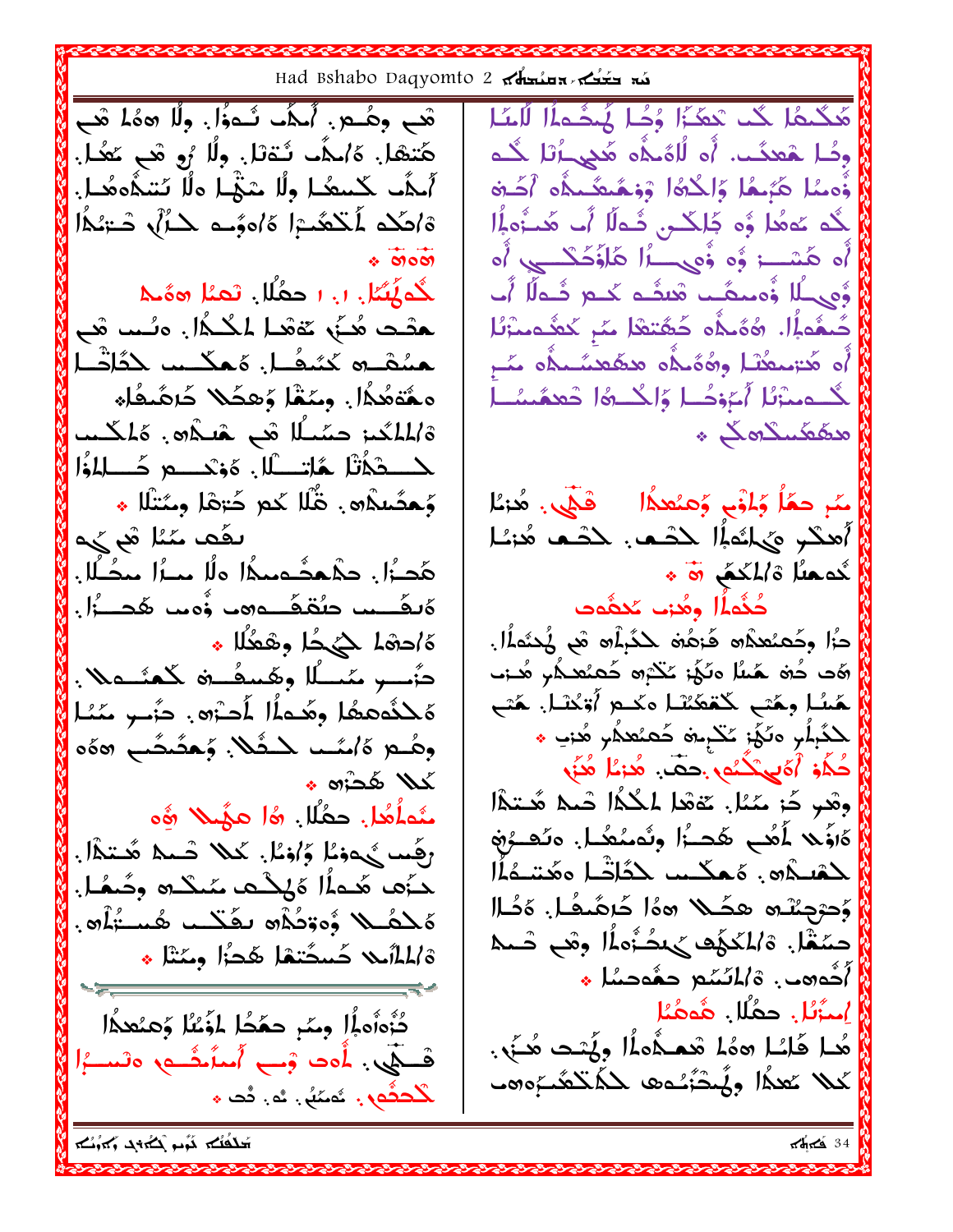Arad Bshabo Daqyomto 2 ملكتكم Had Bshabo Daqyomto 2 هَدَوْدًا حَعَرِيَّت هَعْمًا. تَمُّدَمُّ مُّع حَنْحَمُّا هِ}َمَّ: حَدَّةَهِ. كِخَّةَا أَمَّا حَدَّمٍ، مْدْمِ حَمْلَكُمْ؟ حثَكْمَى ـ هُـُـُـلِّ لَلْــدُّورِ أَوَّا ہُولُو،؟ہ%لا کَھبُرا ۞ہ وِإِنُ**مَ** ـُمُّتَھ حْدُهِ حَسْنُهُ أَوْمِئْنُهُ ﴾ [ من الله عنه الله عنه الله عنه الله عنه الله عنه الله عنه الله عنه ا حَصَّىٰ الْكُمُحْمَى الْمَكُمْ وَالْمَحْمَدِينَ مِنْ الْمَحْمَدِينَ وَالْمَحْمَدِينَ مِنْ الْمَحْمَد ٱوْمِ وقَعَلْمَشُمْ مَكْمَ لَّاسَنُبْ. فَسُمْ. وِلًا رُوبَے هُــْبَع. هُـْبِـِ تَـُـُــه لَهَـــز لَّكُمْ أَوْهُدُ هُرُوجِياً أَيْحَمَلُ وَعُمُدُ ا ەلمھىشە. ەأس ھْكْدُرە ھەردە ەرُوە هُدُبِياً وتُوْتَا أَحَدُا وِلًا أَءْهِدُ وَتَحِبُّوهِ لَكْعِدَ جِبِيراً الْكَحِمُّــا. وَوَّةُوا لِمُوشَّــودُاً ا مُبِكُدة هَعِنْدَ) دَعْمَتُهُ. دَعْمَتُو أَهُــٰ; للفَمِــأه&؟ وَحد هُه ههُــا وهُعَــــــه 06 |شعرة مواكر بنضك سكع 200 أوت كْـــرَه حَمَّصًـــا وتَـــالْمَا لِحَمَّصَــا. هَيَــــو كَعرَبِ بِمَا وأَسِمْ دُن هُــال متَعمَب هَٰلِكُـــٰٰهُۗا نُـــٰٰٓءَتْلَ ذُوتِكَــٰل \* أُو حِعُــٰل سَّىكِكُنُّا مْكَــٰكُلُّه وِهُــَنِ وْاهُــز. هـَزَه حَكِحُـا ومُعَمَّىٰـا هَـْعَمْـا خُـْدَوْثُمَّا مُعجَّـا كے معكَّفتُ من الله عليه عن الله عليه الله عليه الله عليه الله عليه الله عليه الله عليه الله عليه ال لِحْقَتُده وأَحْدَهُ . تَعِمْعِثُلا هُتُمُ ا. ههُه وحُلِكُهُا لُا حُصْرٍ. أَيمًت فَكَت هِ لَا مِحَمَّ ِا مَّتَرَم. أَلَّا مَدْلَبَوْ هِ مُحَلَّكَ. هأَلم إِنْقُبِ وِكُدَبَىِ حَثَّرَا وَحُنكَبٍ هُي أَكْشَا مُحْوَّىب كَعفَبِسُّما هُعْـُملُا ونُدكُداً! هلًا ممَكَّنَى خَلِكْتُه! منُوفَى ﯩﻠﻐﯩﺪﻛ**ﻪ**;ۢﻗﻪﻟﻤْﻟ. ﻩﯗ*ﻟ*ﯩﺮ ﮬﮕﯩﻲ ﮬﯘﯨﻐﯩﻠﯩﺪ فُحْبُ ولَا شَدْثَمَّنِ. تَرِيمُنُا وَشُوَدَدُا

مِدْلُمْ الْمُؤْمَّدُ وَعَيْنَا وَهُومِنَا. ووْلِي لَمْأَوْحِسِبِ مِسْلُمَّا حَمَّدَّسِــزِهِ وَوَٰا حَرَّجِئُماً. شَيْئًا مِنْمَدًا وَمَنْعُـا اذَّمْــًا حذُه محمُّـــا وَحَدُّـــا هُوحُــمُـــا حزُه مُـــا هَحْتَى هَــا. هَولًا حَمْدُلَا أَعْدَدَ حَكْمَدُهَا. وِمِنُوطُ أَمِطُلُ وِلْمُلَامُوْوِي. وَثَلا وُمُنُوطُ مَدَّمَالِ مَعَشَــم مَّــم كَــم مَشَـْـم لمُسَمَّا مَحْصَدًا مَعْسًا حْسَنَ سَبَّمَا هُوْهُۥۢڶ؞ هُكُمُّا تَعُدِيهِ جَزْهِهُا وِسَعْوِهِ أَهُدِ لِمُلْهُنَّ وَمُسْلِمُ أَسْلَمَ لَكُنَّ وَمُ مَنْهُا. لِمُوتَ أَسْتَرْمَضَ وَكَحَضَى لَمْعَنَالَ مَئْدُوماًا. حَـوَّوْا مْكَــدًا أُوَوِّىٰ. وِحُــدَّوْ ه الْمِسْمًا أَ30 \$ لِحَقَّى هُجَسَّسَمَاً هِمَسْلا حُكْوْ هِنُعِكْلِهِ . أَحِتُكُلَّا هَيَ شُلْلًا ألمعسدًا حكَم خَصَّى وها. أَلَّا مِسْدُمَّا وَلِمَكُمْ يَا سَوْنُوا وَكُمْ يَعْمَدُ ا وِيَكْتُبُصْ ، وَهُكُمُّا هُمَّا ، تَشْعِيْهِ هُـا وهُــْزَا لِكَمْعِدْے ولَّامِّــةِ20 وكُحِّتَ أَحْسَبُ وأَهُمْ لِمَ اللَّهُ وَبِي أَو حُسَلَافِ ة/حصَّرِضُم رَّتِبْرا وَحتَنتُهُـا. حـزَم حـرَّه حَرَّصُلًا لَّا هُصْلُمْ 30\$، وُّەسُا وِهُومِعُا. ەھكتە كەھكىسۇە كېغىل ھىدگە كُدِم هَذَا مَحْدَوُهُ مِنْ الْمُوَهَّا وَصَّت أَحَسِّد وَتَكْتَلَاتَـــلا وَّلْمُوْسِجِ إِمْسَتُوْلَا أَهَدَ: كُمُورٍ. وَإِمَا أَآمِلا إِمَا كَرُوجًا. هُنُمِي وْجِ أَهَٰذِهِ . وَمِنْعٌ وْجِ أَلْمَنَىٰ. هَٰنَفُعُمْ كُنْعَ سَرْوْا هُوْتْحِـهِ حَمَّرْهُـهُواْ. هُجَـهُه لَلْكُـُـلْ تَعْتَبِهِ لَمْ رُوهِ. تَعْلَيْكُمْ وَكُمْتُ أَسْوِ رُجِئْتُهُ وأَكْدَّهُا وَوَّهِ. أَلَّا أَسِرِ رَحِمْنُا وَحْدُهُوبٍ.

تمنافهم بالمحركم بالم تكلفكخ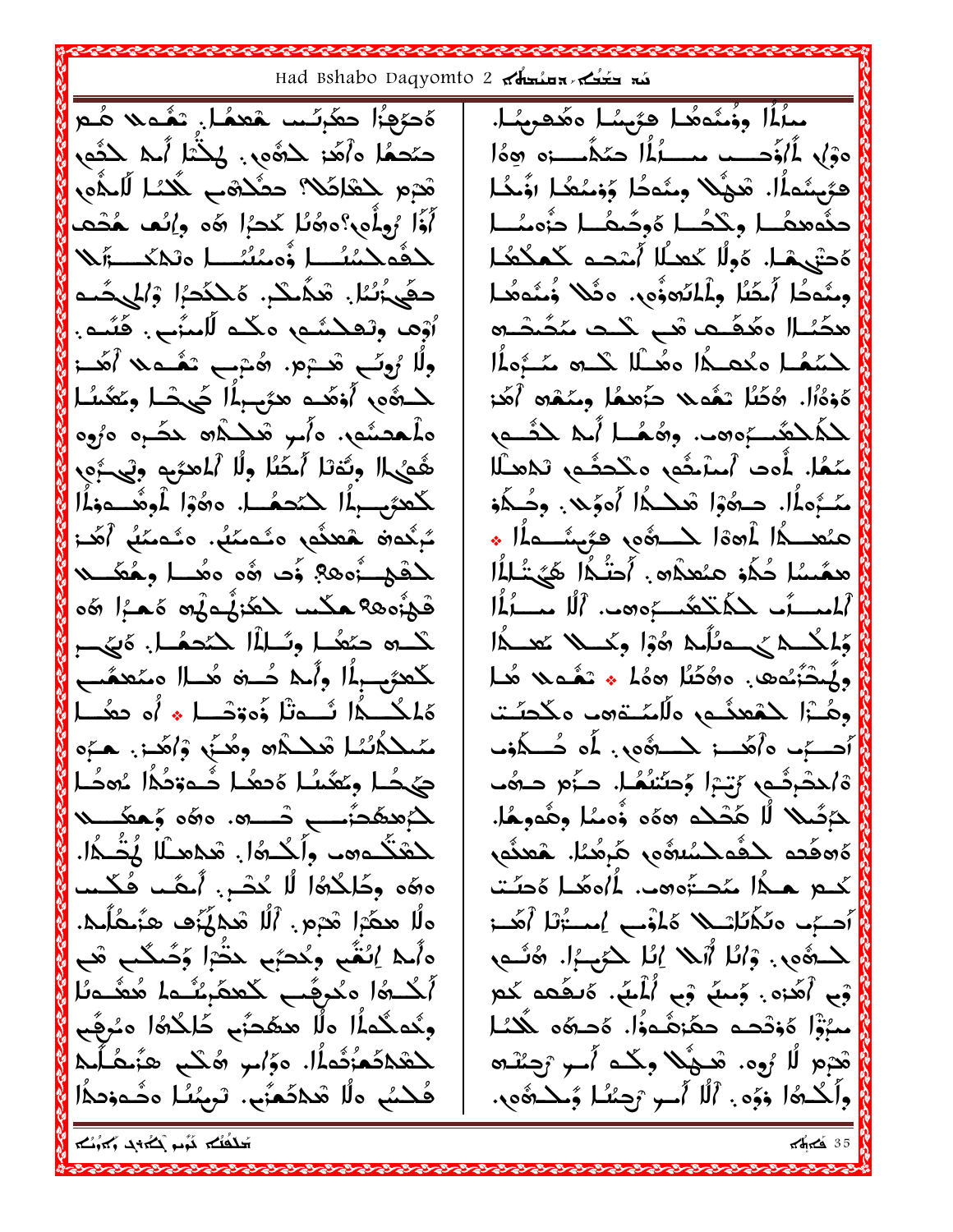## Ariad Bshabo Daqyomto 2 مليخكة بمثل Had Bshabo Daqyomto 2

وِلْتَّهِيمُ ۖ هُوَدُهُۢا ۖ مَكْبٍ . ٱوْها ۖ وَنَقَيْتُ ۖ هُدةحُكُم لَّالحُدَّى \* ه أَهُد: لَحِدُّهِ . لَمَ أَهِـكُوْهِ. وَحُكُوْثَـى أَصَدْه لَكَـبْعَدَا كَبْـعْر لَّهَ لَهُ مَلْكُم مَنْ الْمَطَّارِ وَبِمَّزُوْ هِجَزَاٰ ا وَهِنُعِيداً حَنْكَسُهَاهُوبِ. وَهُوَا أَوَوَّىٰ قْهِــنُوه؟حعْدَــدْه وْ/هُـــز حقَعَزُسَــل. مكّده اهْمو أَحْدَهُ! كَمْحُدًا حَتْمَى ەمّەتسە وتىممىساڭ كىلگىسىگا. لَا ۋىب لحثُكُ مَ كَعُمَا. أَلَّا كُلِ أَسْكَنِي وَقْبِ أَكْتُوا ٱلْمَكْسَى وِتْــْ30 كْــُرْ هُــْتَوْا. وُاحِكُمْ كَنْقُلُهُ هَا مُكْلِمٍ ثَبْيَ حُكْمَ عَنْعَدَانَهُ وثَعِ شَيْئًا هَا مَعْهُمْ وَنَصْرًا هَاتُمْ وَهُ لْمَنَعْدًا. وِهْنًا هُوَ وْلِمْعَنِّفْ هُدٍ أَيْمَـٰهُۚا وًىلًا ومَتْنَا هُوهُتمْاً. هُدكُه٥ت أُهـ۞وه ثَكْــةُى نَتْتْــا. وثُلا مَــب وِّمدهُـمْب كَمْعْدِ». تَمْشَـْنَا مُسْدَدِّي مِنْ رَقْ الْ فَرْحَمُتِهِ. تُ. مُ.. مُّنِي مِنْ الْكُمْزُوُّمْ الْأَرْضَارُ وَصَدَّهَ مَالْحَقَّتْتِرَا لِمَتَشَمَّدَ كَيْنَ سَبَّئِتَ هَٰذَهَاه ەأھَـــزە . وھُنَـــد ھُننُـــا ۞ قَــب حُـــكُمْو مْلِأَـــمكلُمُل أَهُـــز تعُـــمك لكَمْعِدْــمٍ. ـهَعدُه ۖ هَ: حُوَمًا. وُحْمِر أَبِهِ كَـب مَدَّبَ: هْمِ شُكْمٍ؟ هُنَّ. أَبِ هُـ; أَلِـمْ سُرْمَهُ أَبِهِ وِذُسْمِ إِنَّا لَكُنِ. قَلْبُ تَعْمَلا. ؤَكُب لَكْبِ أَهْتَمِ.. وَلَمْوَبٍ أَهْتَنِي أَهَد: لَكْتُهِ.. ـهَعندُو، حَـ; شَمَلَ. وُسْعِرٍ أَبِيهِ لَكَبٍ؟ هَنَّت أَبِ هُذِبٍ أَبِيهِ سَمِيهِ أَبِيهِ وَوُسْعِ إِمَا لَحُبٍ. فَتُـب ثقُـمِيلا. وَّتُـب كُـب تَعْـتُمْك. وَلِمَكُمْ أَصَنَّعِ أَهُدَ كُلُّهِ . هَعْدُو كَذ هُمَا. وُسْعِ أَبِهِ كُبٍ؟ هُبْبٍ هُعفُمٍ

كَلَّتِوْوَهُمْ أَنُسْمٍ وأَكْتُواْ. وَهُدْمُوهُب للە*ھُنَّـــى وُ*للگـــــــ*ەھ لمُنگــــــــــــــو/ســـــو* تَرْجِئْلُـــهِ هَدَّمَـــكَـبٍ. شَــْبَمِ وَحَبْمِـكُـــدُ أَكْشَا شَدْئَتُم. هُ/ڤي تَـهةا هَكَــلا . عَمَّــٰ; ��ُہ مْــِ هُتعُــدًا ووَهحُــا. مْـــؤَــلا وِهُه سُنْت هِهُه حُــُوْ. هِهُه وِلًا هُــوْزًا هُ مَعَصَّــهُ لَمَحْــماُ الْمُصْــعَبِ لَلْمَـــتُوْلَلِ. كَرَهُووُلِ مُعَ مُحَمَّلُ الْمَكْتَبِ مَا أَنْ مَكْرَبِكَ مَنْ مَكْرَبِكَ مَنْ مَكْرَبِكَ مَنْ مَكْ لْكُنُّەءُل. ەدْھ ھۇكدًا أَهُٰ: لَكَفَهُۥُوهِ؟ هُنَه هُزًى. وهُكُمُّا هُو وَمَسُرًا. شُدوْدَهُ وأكث أدهم هككلا وتحطك فوفت هُ مِنْ الْمُؤْمِنُونَ وَأَلَكْاتُوا هُ هُكُلُو. هِ وَهُ ولُا مْدِكَمْلَ. لُا حِبْرُا ولُا مْدِعِكْكَلا ولُا هُدْكُمُ:. هَوُلِي هُبُبِ هُدْمٍ هُـاِفٍ هَاكُــِ لَّكْنُي أَلَمْ \* فَيْءُهِ؟ هُا وَحِعَكَلا . وهُ:سُا الْمَاهَ . هُمُ النَّصْفُ مَا يُمْ أَيْضًا مُكَمَّدًا وَالْمَا لأبسرة مكَّده مكَّنَّ حَمَّده هي ةُاعْقُوْلِ مِلْكَعْتِهِ إِسْتُوْلِ بِكَعْدِ كَتْحِعُلْ ەُمەرَە ئُەۋَا ەئىەنُا ەڭىىغىا ۋەدۇمچىپ. هأهَد: هِهُا لِحَقَى هُو هِبُعِم. لِحَثَّا أَمِم لحَقُّعٍ هُبْمٍ لِحَقَائِكِ؟ هُأَهَدَهِ. لَا أَسِرِ وَحْظَحِفُتُمَاهُورٍ أَهَٰ: هُوْلَ مَحْمٍ شَهْلا هنُـهُماُ| وُـكْلِه. ه/َهُـٰٓ ـاْهِت أُـهه هُـع ثَهَ تَا ورُولُهِ. هُنُه وَ وَمِ دَمَنهُ عَلَمَ مَلَّاه هُدەَدَهُ ا هُم فُـمكْسُدُه وَرُبُّلَكُفُم مُنْدَدُه وُكْدُاهُو وُتِعُكُمْ وَدِ ۞ هُـالَ مَنْعِمُّبِ مَالْحُدًّا نُوتًا وِحُكُم كُعرَّبِ إِلَّا ولًا أَهِجُوهَـــمْ. وُدَّنُــل كَـــرِمُّا هَرُوهــدُا محَسَمُــا كَتْسْــــــزْه حَكِيــــهُرْهَ. هَ/مَثَــُــا

تمنافهم بالمحركم بالم تكلفكخ

 $4.56$